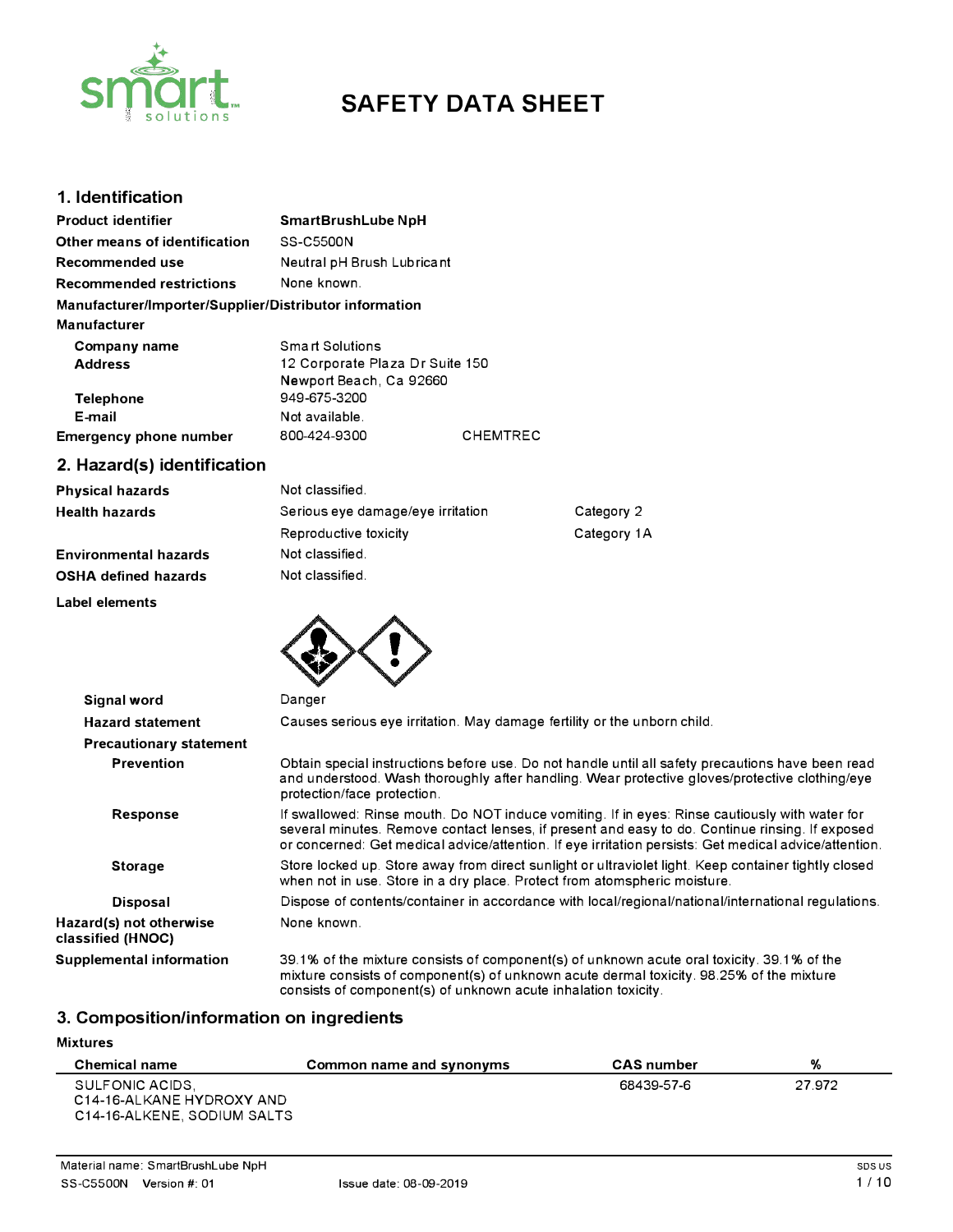| <b>Chemical name</b>                                  | Common name and synonyms | <b>CAS</b> number | %      |
|-------------------------------------------------------|--------------------------|-------------------|--------|
| BENZENESULFONIC ACID,<br>DIMETHYL-, SODIUM SALT (1:1) |                          | 1300-72-7         | 7.108  |
| BENZENE, METHYL-                                      |                          | 108-88-3          | 0.1454 |
| <b>BENZENE</b>                                        |                          | $71 - 43 - 2$     | 0.0182 |
| BENZENE, (1-METHYLETHYL)-                             |                          | 98-82-8           | 0.0002 |
| BENZENE, ETHYL-                                       |                          | 100-41-4          | 0.0002 |
| Other components below reportable levels              |                          |                   | 64.756 |

\*Designates that a specific chemical identity and/or percentage of composition has been withheld as a trade secret.

# **4. First-aid measures**

| Inhalation                                                                   | Move to fresh air. Call a physician if symptoms develop or persist.                                                                                                                                                                                                                                                |
|------------------------------------------------------------------------------|--------------------------------------------------------------------------------------------------------------------------------------------------------------------------------------------------------------------------------------------------------------------------------------------------------------------|
|                                                                              |                                                                                                                                                                                                                                                                                                                    |
| <b>Skin contact</b>                                                          | Wash off with soap and water. Get medical attention if irritation develops and persists.                                                                                                                                                                                                                           |
| Eye contact                                                                  | Immediately flush eyes with plenty of water for at least 15 minutes. Remove contact lenses, if<br>present and easy to do. Continue rinsing. If eye irritation persists: Get medical advice/attention.                                                                                                              |
| Ingestion                                                                    | Rinse mouth. Get medical attention if symptoms occur.                                                                                                                                                                                                                                                              |
| Most important<br>symptoms/effects, acute and<br>delayed                     | Severe eye irritation. Symptoms may include stinging, tearing, redness, swelling, and blurred<br>vision.                                                                                                                                                                                                           |
| Indication of immediate<br>medical attention and special<br>treatment needed | Provide general supportive measures and treat symptomatically. Keep victim under observation.<br>Symptoms may be delayed.                                                                                                                                                                                          |
| <b>General information</b>                                                   | IF exposed or concerned: Get medical advice/attention. If you feel unwell, seek medical advice<br>(show the label where possible). Ensure that medical personnel are aware of the material(s)<br>involved, and take precautions to protect themselves. Show this safety data sheet to the doctor in<br>attendance. |

# **5. Fire-fighting measures**

| Suitable extinguishing media                                     | Water fog. Foam. Dry chemical powder. Carbon dioxide (CO2).                                   |
|------------------------------------------------------------------|-----------------------------------------------------------------------------------------------|
| Unsuitable extinguishing<br>media                                | Do not use water jet as an extinguisher, as this will spread the fire.                        |
| Specific hazards arising from<br>the chemical                    | During fire, gases hazardous to health may be formed.                                         |
| Special protective equipment<br>and precautions for firefighters | Self-contained breathing apparatus and full protective clothing must be worn in case of fire. |
| <b>Fire fighting</b><br>equipment/instructions                   | Move containers from fire area if you can do so without risk.                                 |
| <b>Specific methods</b>                                          | Use standard firefighting procedures and consider the hazards of other involved materials.    |
| <b>General fire hazards</b>                                      | No unusual fire or explosion hazards noted.                                                   |

## **6. Accidental release measures**

| Personal precautions,<br>protective equipment and<br>emergency procedures | Keep unnecessary personnel away. Keep people away from and upwind of spill/leak. Wear<br>appropriate protective equipment and clothing during clean-up. Do not touch damaged containers<br>or spilled material unless wearing appropriate protective clothing. Ensure adequate ventilation.<br>Local authorities should be advised if significant spillages cannot be contained. For personal<br>protection, see section 8 of the SDS. |
|---------------------------------------------------------------------------|----------------------------------------------------------------------------------------------------------------------------------------------------------------------------------------------------------------------------------------------------------------------------------------------------------------------------------------------------------------------------------------------------------------------------------------|
| Methods and materials for<br>containment and cleaning up                  | Prevent entry into waterways, sewer, basements or confined areas.<br>Large Spills: Stop the flow of material, if this is without risk. Dike the spilled material, where this is<br>possible. Absorb in vermiculite, dry sand or earth and place into containers. Following product                                                                                                                                                     |
|                                                                           | recovery, flush area with water.<br>Small Spills: Wipe up with absorbent material (e.g. cloth, fleece). Clean surface thoroughly to                                                                                                                                                                                                                                                                                                    |
|                                                                           | remove residual contamination.<br>Never return spills to original containers for re-use. For waste disposal, see section 13 of the SDS.<br>For waste disposal, see section 13 of the SDS.                                                                                                                                                                                                                                              |
| <b>Environmental precautions</b>                                          | Avoid discharge into drains, water courses or onto the ground.                                                                                                                                                                                                                                                                                                                                                                         |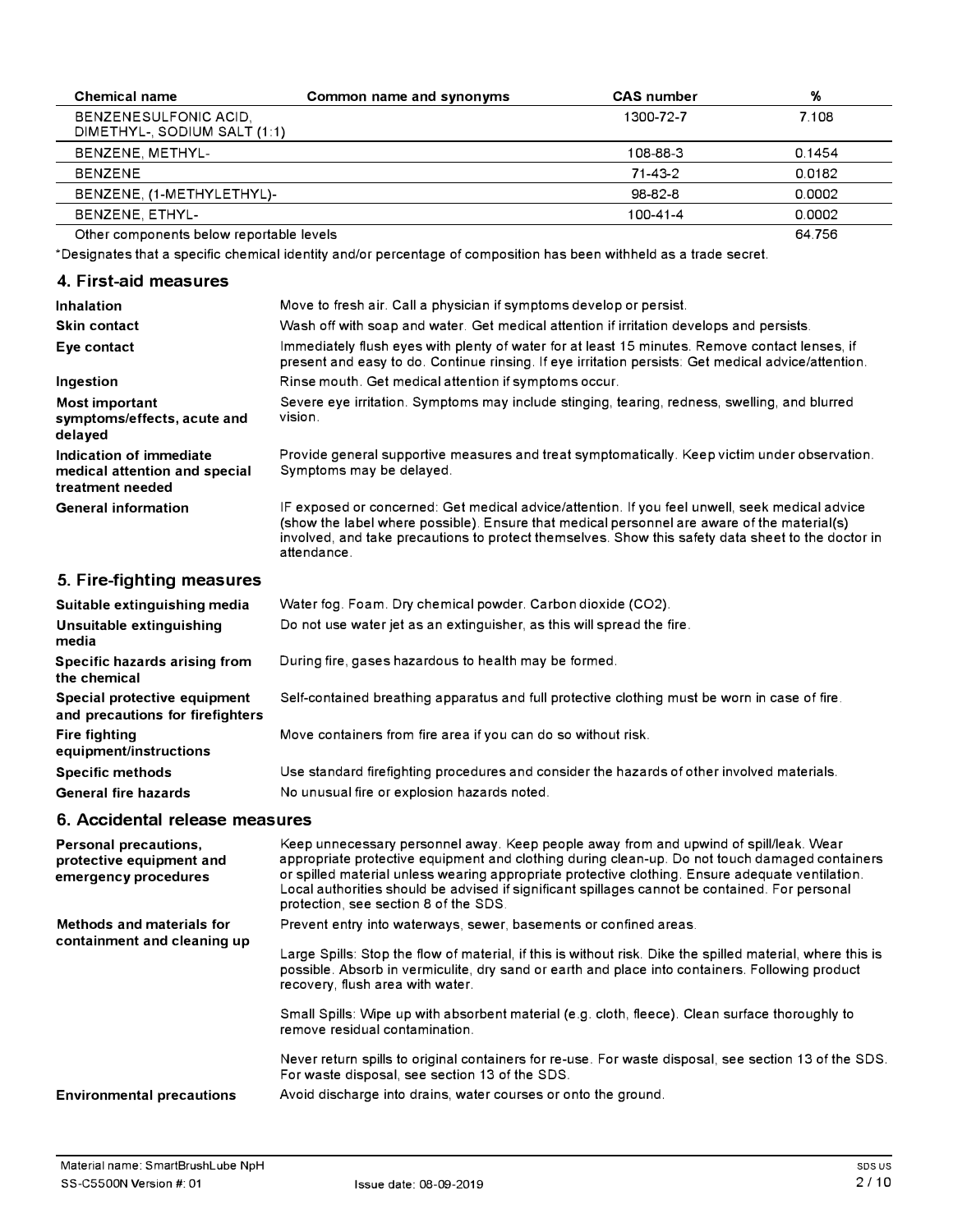# **7. Handling and storage**

| Precautions for safe handling   | Obtain special instructions before use. Do not handle until all safety precautions have been read<br>and understood. Avoid contact with eyes. Avoid prolonged exposure. Pregnant or breastfeeding<br>women must not handle this product. Should be handled in closed systems, if possible. Provide<br>adequate ventilation. Wear appropriate personal protective equipment. Observe good industrial<br>hygiene practices. |
|---------------------------------|---------------------------------------------------------------------------------------------------------------------------------------------------------------------------------------------------------------------------------------------------------------------------------------------------------------------------------------------------------------------------------------------------------------------------|
| Conditions for safe storage,    | Store locked up. Store in original tightly closed container. Store away from incompatible materials                                                                                                                                                                                                                                                                                                                       |
| including any incompatibilities | (see Section 10 of the SDS). Store away from incompatible materials (see Section 10 of the SDS).                                                                                                                                                                                                                                                                                                                          |

**8. Exposure controls/personal protection**

# **Occupational exposure limits**

#### **US. OSHA Specifically Regulated Substances (29 CFR 1910.1001-1050)**

| <b>Components</b>                                                 | <b>Type</b> | Value                |
|-------------------------------------------------------------------|-------------|----------------------|
| <b>BENZENE (CAS 71-43-2)</b>                                      | <b>STEL</b> | 5 ppm                |
|                                                                   | <b>TWA</b>  | 1 ppm                |
| US. OSHA Table Z-1 Limits for Air Contaminants (29 CFR 1910.1000) |             |                      |
| <b>Components</b>                                                 | <b>Type</b> | Value                |
| BENZENE,<br>(1-METHYLETHYL)- (CAS<br>$98-82-8$                    | PEL         | 245 mg/m3            |
|                                                                   |             | 50 ppm               |
| BENZENE, ETHYL- (CAS<br>$100-41-4$                                | PEL         | 435 mg/m3            |
|                                                                   |             | 100 ppm              |
| US. OSHA Table Z-2 (29 CFR 1910.1000)                             |             |                      |
| <b>Components</b>                                                 | <b>Type</b> | Value                |
| <b>BENZENE (CAS 71-43-2)</b>                                      | Ceiling     | 25 ppm               |
|                                                                   | <b>TWA</b>  | 10 ppm               |
| BENZENE, METHYL- (CAS<br>$108 - 88 - 3$                           | Ceiling     | 300 ppm              |
|                                                                   | <b>TWA</b>  | 200 ppm              |
| <b>US. ACGIH Threshold Limit Values</b>                           |             |                      |
| <b>Components</b>                                                 | <b>Type</b> | Value                |
| <b>BENZENE (CAS 71-43-2)</b>                                      | <b>STEL</b> | 2.5 ppm              |
|                                                                   | <b>TWA</b>  | $0.5$ ppm            |
| BENZENE,<br>(1-METHYLETHYL)- (CAS<br>$98-82-8$                    | <b>TWA</b>  | 50 ppm               |
| BENZENE, ETHYL- (CAS<br>$100-41-4)$                               | <b>TWA</b>  | 20 ppm               |
| BENZENE, METHYL- (CAS<br>$108 - 88 - 3$                           | <b>TWA</b>  | 20 ppm               |
| US. NIOSH: Pocket Guide to Chemical Hazards                       |             |                      |
| <b>Components</b>                                                 | <b>Type</b> | Value                |
| <b>BENZENE (CAS 71-43-2)</b>                                      | <b>STEL</b> | 1 ppm                |
|                                                                   | <b>TWA</b>  | $0.1$ ppm            |
| BENZENE,<br>(1-METHYLETHYL)- (CAS<br>$98-82-8$                    | <b>TWA</b>  | 245 mg/m3            |
| BENZENE, ETHYL- (CAS                                              | <b>STEL</b> | 50 ppm<br>545 mg/m3  |
| $100-41-4$                                                        |             |                      |
|                                                                   | <b>TWA</b>  | 125 ppm<br>435 mg/m3 |
| BENZENE, METHYL- (CAS<br>$108 - 88 - 3$                           | <b>STEL</b> | 100 ppm<br>560 mg/m3 |
|                                                                   | <b>TWA</b>  | 150 ppm<br>375 mg/m3 |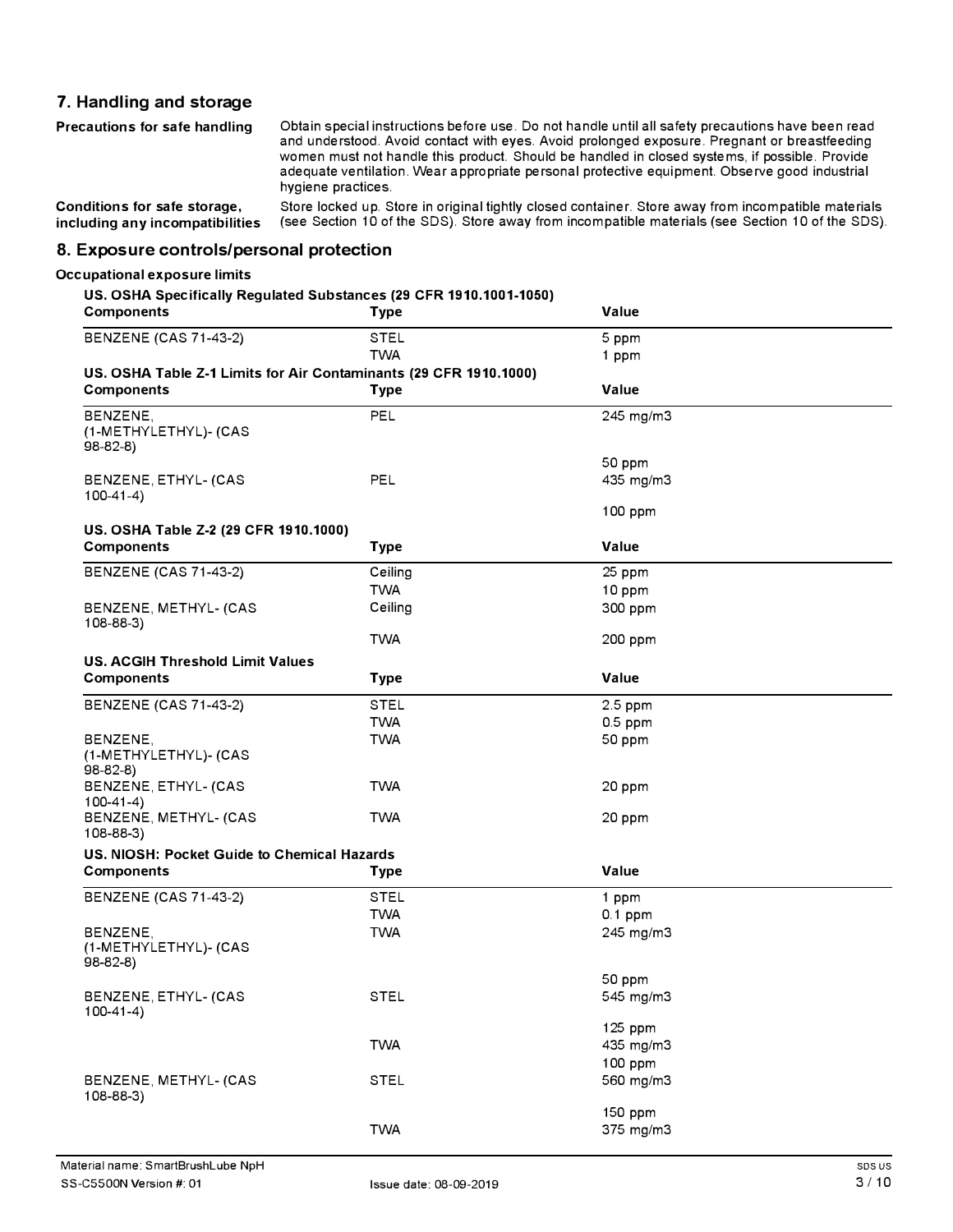| US, NIOSH: Pocket Guide to Chemical Hazards<br><b>Components</b>                                                                                 | Type                                                                 |                                                           | Value                             |                                                                                                                                                                                                                                                                                                                                                                                                                |
|--------------------------------------------------------------------------------------------------------------------------------------------------|----------------------------------------------------------------------|-----------------------------------------------------------|-----------------------------------|----------------------------------------------------------------------------------------------------------------------------------------------------------------------------------------------------------------------------------------------------------------------------------------------------------------------------------------------------------------------------------------------------------------|
|                                                                                                                                                  |                                                                      |                                                           |                                   | 100 ppm                                                                                                                                                                                                                                                                                                                                                                                                        |
| <b>Biological limit values</b>                                                                                                                   |                                                                      |                                                           |                                   |                                                                                                                                                                                                                                                                                                                                                                                                                |
| <b>ACGIH Biological Exposure Indices</b>                                                                                                         |                                                                      |                                                           |                                   |                                                                                                                                                                                                                                                                                                                                                                                                                |
| <b>Components</b>                                                                                                                                | Value                                                                | <b>Determinant</b>                                        | <b>Specimen</b>                   | <b>Sampling Time</b>                                                                                                                                                                                                                                                                                                                                                                                           |
| <b>BENZENE (CAS 71-43-2)</b>                                                                                                                     | $25 \mu g/g$                                                         | S-Phenylmerca<br>pturic acid                              | Creatinine in<br>urine            |                                                                                                                                                                                                                                                                                                                                                                                                                |
| BENZENE, ETHYL- (CAS 0.15 g/g<br>$100 - 41 - 4$                                                                                                  |                                                                      | Sum of<br>mandelic acid<br>and<br>phenylglyoxylic<br>acid | Creatinine in<br>urine            | $\mathcal{H}$                                                                                                                                                                                                                                                                                                                                                                                                  |
| BENZENE, METHYL- (CAS 0.3 mg/g<br>$108 - 88 - 3$                                                                                                 |                                                                      | o-Cresol, with<br>hydrolysis                              | Creatinine in<br>urine            | $\star$                                                                                                                                                                                                                                                                                                                                                                                                        |
|                                                                                                                                                  | $0.03$ mg/l<br>$0.02$ mg/l                                           | Toluene<br>Toluene                                        | Urine<br>Blood                    | $\star$<br>$\star$                                                                                                                                                                                                                                                                                                                                                                                             |
| * - For sampling details, please see the source document.                                                                                        |                                                                      |                                                           |                                   |                                                                                                                                                                                                                                                                                                                                                                                                                |
| <b>Exposure guidelines</b>                                                                                                                       |                                                                      |                                                           |                                   |                                                                                                                                                                                                                                                                                                                                                                                                                |
| US - California OELs: Skin designation                                                                                                           |                                                                      |                                                           |                                   |                                                                                                                                                                                                                                                                                                                                                                                                                |
| <b>BENZENE (CAS 71-43-2)</b>                                                                                                                     |                                                                      |                                                           | Can be absorbed through the skin. |                                                                                                                                                                                                                                                                                                                                                                                                                |
|                                                                                                                                                  | BENZENE, (1-METHYLETHYL)- (CAS 98-82-8)                              |                                                           | Can be absorbed through the skin. |                                                                                                                                                                                                                                                                                                                                                                                                                |
| BENZENE, METHYL- (CAS 108-88-3)<br>US - Minnesota Haz Subs: Skin designation applies                                                             |                                                                      |                                                           | Can be absorbed through the skin. |                                                                                                                                                                                                                                                                                                                                                                                                                |
|                                                                                                                                                  | BENZENE, (1-METHYLETHYL)- (CAS 98-82-8)                              |                                                           | Skin designation applies.         |                                                                                                                                                                                                                                                                                                                                                                                                                |
| BENZENE, METHYL- (CAS 108-88-3)                                                                                                                  |                                                                      |                                                           | Skin designation applies.         |                                                                                                                                                                                                                                                                                                                                                                                                                |
| US - Tennessee OELs: Skin designation                                                                                                            |                                                                      |                                                           |                                   |                                                                                                                                                                                                                                                                                                                                                                                                                |
| US ACGIH Threshold Limit Values: Skin designation                                                                                                | BENZENE, (1-METHYLETHYL)- (CAS 98-82-8)                              |                                                           | Can be absorbed through the skin. |                                                                                                                                                                                                                                                                                                                                                                                                                |
| <b>BENZENE (CAS 71-43-2)</b><br>US NIOSH Pocket Guide to Chemical Hazards: Skin designation                                                      |                                                                      |                                                           | Can be absorbed through the skin. |                                                                                                                                                                                                                                                                                                                                                                                                                |
|                                                                                                                                                  | BENZENE, (1-METHYLETHYL)- (CAS 98-82-8)                              |                                                           | Can be absorbed through the skin. |                                                                                                                                                                                                                                                                                                                                                                                                                |
| US. OSHA Table Z-1 Limits for Air Contaminants (29 CFR 1910.1000)                                                                                |                                                                      |                                                           |                                   |                                                                                                                                                                                                                                                                                                                                                                                                                |
|                                                                                                                                                  | BENZENE, (1-METHYLETHYL)- (CAS 98-82-8)                              |                                                           | Can be absorbed through the skin. |                                                                                                                                                                                                                                                                                                                                                                                                                |
| Appropriate engineering<br>controls                                                                                                              | evewash station.                                                     |                                                           |                                   | Good general ventilation (typically 10 air changes per hour) should be used. Ventilation rates<br>should be matched to conditions. If applicable, use process enclosures, local exhaust ventilation,<br>or other engineering controls to maintain airborne levels below recommended exposure limits. If<br>exposure limits have not been established, maintain airborne levels to an acceptable level. Provide |
| Individual protection measures, such as personal protective equipment<br>while performing any task involving potential exposure to this product. |                                                                      |                                                           |                                   | The following are recommendations for Personnel Protective Equipment (PPE). The employer/user of this product must perform a<br>Hazard Assessment of the workplace according to OSHA regulations 29 CFR 1910.132 to determine the appropriate PPE for use                                                                                                                                                      |
| Eye/face protection                                                                                                                              | Chemical respirator with organic vapor cartridge and full facepiece. |                                                           |                                   |                                                                                                                                                                                                                                                                                                                                                                                                                |
| <b>Skin protection</b>                                                                                                                           |                                                                      |                                                           |                                   |                                                                                                                                                                                                                                                                                                                                                                                                                |
| <b>Hand protection</b>                                                                                                                           | supplier.                                                            |                                                           |                                   | Wear appropriate chemical resistant gloves. Suitable gloves can be recommended by the glove                                                                                                                                                                                                                                                                                                                    |
| Other                                                                                                                                            |                                                                      |                                                           |                                   | Wear suitable protective clothing. Use of an impervious apron is recommended.                                                                                                                                                                                                                                                                                                                                  |
| <b>Respiratory protection</b>                                                                                                                    | Chemical respirator with organic vapor cartridge and full facepiece. |                                                           |                                   |                                                                                                                                                                                                                                                                                                                                                                                                                |
| <b>Thermal hazards</b>                                                                                                                           | Wear appropriate thermal protective clothing, when necessary.        |                                                           |                                   |                                                                                                                                                                                                                                                                                                                                                                                                                |
| <b>General hygiene</b><br>considerations                                                                                                         |                                                                      |                                                           |                                   | Observe any medical surveillance requirements. Always observe good personal hygiene<br>measures, such as washing after handling the material and before eating, drinking, and/or<br>smoking. Routinely wash work clothing and protective equipment to remove contaminants.                                                                                                                                     |
| 9. Physical and chemical properties                                                                                                              |                                                                      |                                                           |                                   |                                                                                                                                                                                                                                                                                                                                                                                                                |
| Appearance                                                                                                                                       |                                                                      |                                                           |                                   |                                                                                                                                                                                                                                                                                                                                                                                                                |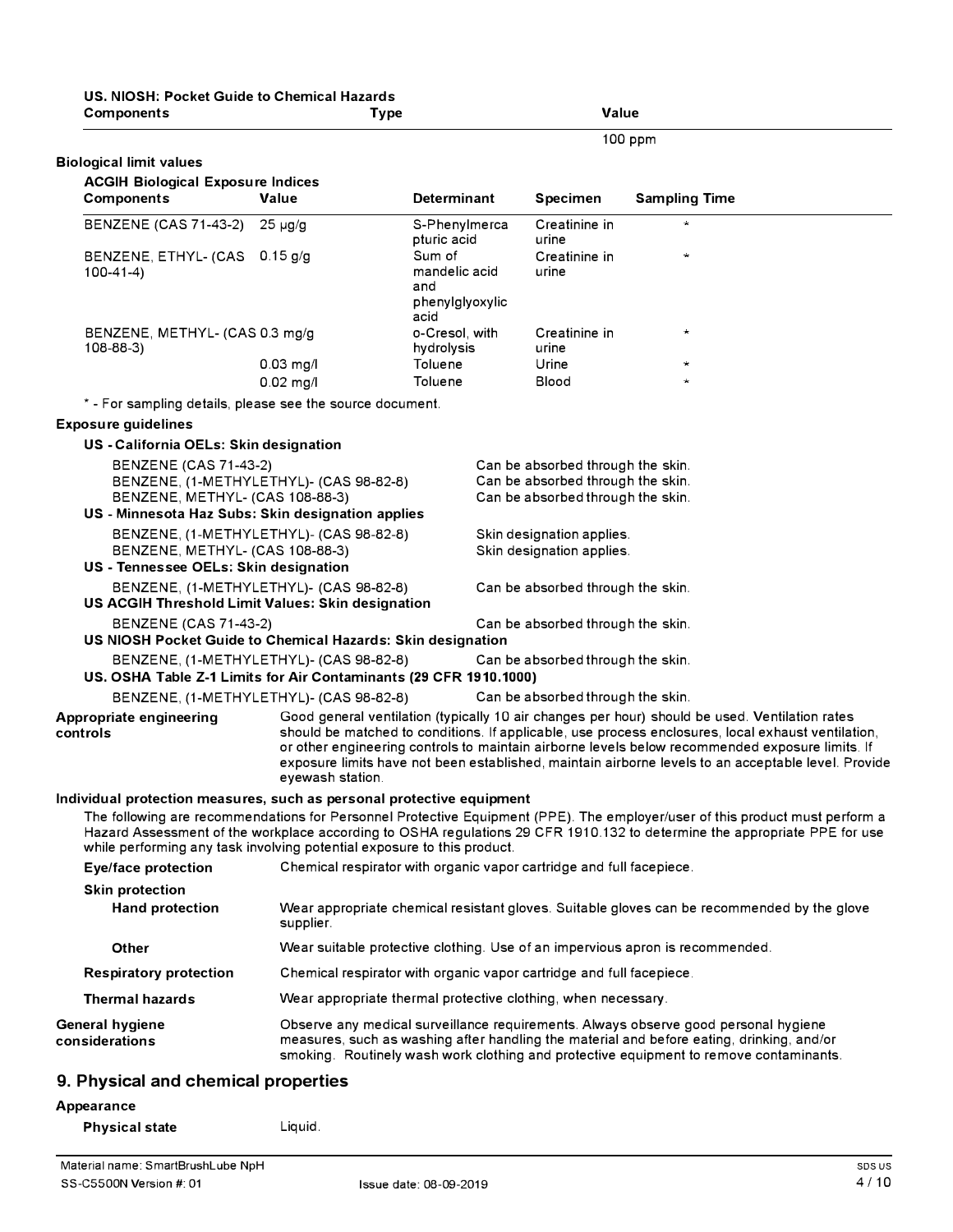| Form                                              | Liquid.                         |
|---------------------------------------------------|---------------------------------|
| Color                                             | <b>LIGHT YELLOW</b>             |
| Odor                                              | MILD CHARACTERISTIC             |
| <b>Odor threshold</b>                             | Not available.                  |
| pH                                                | 9.2                             |
| Melting point/freezing point                      | Not available.                  |
| Initial boiling point and boiling<br>range        | 212.04 °F (100.02 °C) estimated |
| Flash point                                       | Not available.                  |
| <b>Evaporation rate</b>                           | Not available.                  |
| Flammability (solid, gas)                         | Not applicable.                 |
| Upper/lower flammability or explosive limits      |                                 |
| <b>Flammability limit - lower</b><br>(% )         | Not available.                  |
| Flammability limit - upper<br>(% )                | Not available.                  |
| Explosive limit - lower (%)                       | Not available.                  |
| Explosive limit - upper (%)                       | Not available.                  |
| Vapor pressure                                    | Not available.                  |
| Vapor density                                     | Not available.                  |
| <b>Relative density</b>                           | Not available.                  |
| Solubility(ies)                                   |                                 |
| Solubility (water)                                | Not available.                  |
| <b>Partition coefficient</b><br>(n-octanol/water) | Not available.                  |
| <b>Auto-ignition temperature</b>                  | Not available.                  |
| <b>Decomposition temperature</b>                  | Not available.                  |
| <b>Viscosity</b>                                  | Not available.                  |
| <b>Other information</b>                          |                                 |
| <b>Density</b>                                    | 8.85 lbs/gal<br>$1.06$ g/ml     |
| <b>Explosive properties</b>                       | Not explosive.                  |
| <b>Oxidizing properties</b>                       | Not oxidizing.                  |
| <b>Percent volatile</b>                           | 59.31 % estimated               |
| <b>Specific gravity</b>                           | 1.06                            |
| <b>VOC</b>                                        | 0.16 % estimated                |
| $40.$ Ctability and readivity                     |                                 |

### **10. Stability and reactivity**

| Reactivity                                 | The product is stable and non-reactive under normal conditions of use, storage and transport. |
|--------------------------------------------|-----------------------------------------------------------------------------------------------|
| <b>Chemical stability</b>                  | Material is stable under normal conditions.                                                   |
| Possibility of hazardous<br>reactions      | No dangerous reaction known under conditions of normal use.                                   |
| <b>Conditions to avoid</b>                 | Contact with incompatible materials.                                                          |
| Incompatible materials                     | Strong oxidizing agents.                                                                      |
| <b>Hazardous decomposition</b><br>products | No hazardous decomposition products are known.                                                |

# **11. Toxicological information**

### **Information on likely routes of exposure**

| <b>Inhalation</b>   | Prolonged inhalation may be harmful.                 |
|---------------------|------------------------------------------------------|
| <b>Skin contact</b> | No adverse effects due to skin contact are expected. |
| Eye contact         | Causes serious eye irritation.                       |
| Ingestion           | Expected to be a low ingestion hazard.               |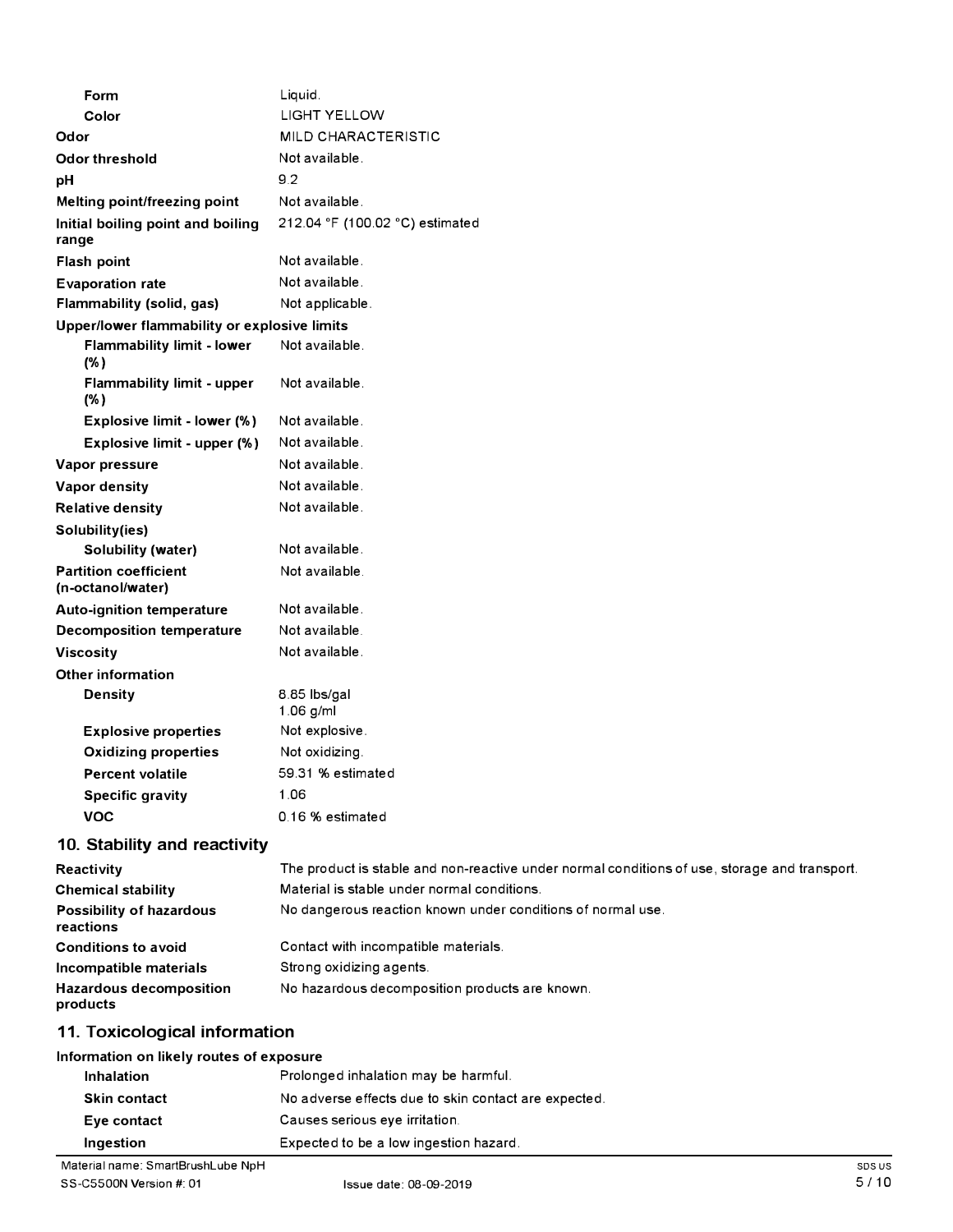Severe eye irritation. Symptoms may include stinging, tearing, redness, swelling, and blurred vision.

|  | toxicological characteristics |                                      |
|--|-------------------------------|--------------------------------------|
|  |                               | Information on toxicological effects |

**Symptoms related to the physical, chemical and** 

| <b>Acute toxicity</b>                                             | Not known.                                                     |                                                                                                |
|-------------------------------------------------------------------|----------------------------------------------------------------|------------------------------------------------------------------------------------------------|
| <b>Components</b>                                                 | <b>Species</b>                                                 | <b>Test Results</b>                                                                            |
| <b>BENZENE (CAS 71-43-2)</b>                                      |                                                                |                                                                                                |
| <b>Acute</b>                                                      |                                                                |                                                                                                |
| Oral                                                              |                                                                |                                                                                                |
| LD50                                                              | Rat                                                            | 3306 mg/kg                                                                                     |
| BENZENE, (1-METHYLETHYL)- (CAS 98-82-8)                           |                                                                |                                                                                                |
| <u>Acute</u>                                                      |                                                                |                                                                                                |
| Oral                                                              |                                                                |                                                                                                |
| LD50                                                              | Rat                                                            | 1400 mg/kg                                                                                     |
| BENZENE, ETHYL- (CAS 100-41-4)                                    |                                                                |                                                                                                |
| <b>Acute</b>                                                      |                                                                |                                                                                                |
| Oral                                                              |                                                                |                                                                                                |
| LD50                                                              | Rat                                                            | 3500 mg/kg                                                                                     |
| BENZENE, METHYL- (CAS 108-88-3)                                   |                                                                |                                                                                                |
| <u>Acute</u>                                                      |                                                                |                                                                                                |
| Oral                                                              |                                                                |                                                                                                |
| LD50                                                              | Rat                                                            | $2.6$ g/kg                                                                                     |
| <b>Skin corrosion/irritation</b>                                  | Prolonged skin contact may cause temporary irritation.         |                                                                                                |
| Serious eye damage/eye<br>irritation                              | Causes serious eye irritation.                                 |                                                                                                |
| Respiratory or skin sensitization                                 |                                                                |                                                                                                |
| <b>Respiratory sensitization</b>                                  | Not a respiratory sensitizer.                                  |                                                                                                |
| <b>Skin sensitization</b>                                         | This product is not expected to cause skin sensitization.      |                                                                                                |
| Germ cell mutagenicity                                            | mutagenic or genotoxic.                                        | No data available to indicate product or any components present at greater than 0.1% are       |
| Carcinogenicity                                                   | Not classifiable as to carcinogenicity to humans.              |                                                                                                |
| IARC Monographs. Overall Evaluation of Carcinogenicity            |                                                                |                                                                                                |
| <b>BENZENE (CAS 71-43-2)</b>                                      |                                                                | 1 Carcinogenic to humans.                                                                      |
| BENZENE, (1-METHYLETHYL)- (CAS 98-82-8)                           |                                                                | 2B Possibly carcinogenic to humans.                                                            |
| BENZENE, ETHYL- (CAS 100-41-4)<br>BENZENE, METHYL- (CAS 108-88-3) |                                                                | 2B Possibly carcinogenic to humans.<br>3 Not classifiable as to carcinogenicity to humans.     |
|                                                                   | OSHA Specifically Regulated Substances (29 CFR 1910.1001-1052) |                                                                                                |
| <b>BENZENE (CAS 71-43-2)</b>                                      |                                                                | Cancer                                                                                         |
|                                                                   | US. National Toxicology Program (NTP) Report on Carcinogens    |                                                                                                |
| <b>BENZENE (CAS 71-43-2)</b>                                      |                                                                | Known To Be Human Carcinogen.                                                                  |
| BENZENE, (1-METHYLETHYL)- (CAS 98-82-8)                           |                                                                | Reasonably Anticipated to be a Human Carcinogen.                                               |
| <b>Reproductive toxicity</b>                                      | May damage fertility or the unborn child.                      |                                                                                                |
| Specific target organ toxicity -<br>single exposure               | Not classified.                                                |                                                                                                |
| Specific target organ toxicity -<br>repeated exposure             | Not classified.                                                |                                                                                                |
| <b>Aspiration hazard</b>                                          | Not an aspiration hazard.                                      |                                                                                                |
| <b>Chronic effects</b>                                            | Prolonged inhalation may be harmful.                           |                                                                                                |
| 12. Ecological information                                        |                                                                |                                                                                                |
| <b>Ecotoxicity</b>                                                |                                                                | The product is not classified as environmentally hazardous. However, this does not exclude the |

possibility that large or frequent spills can have a harmful or damaging effect on the environment.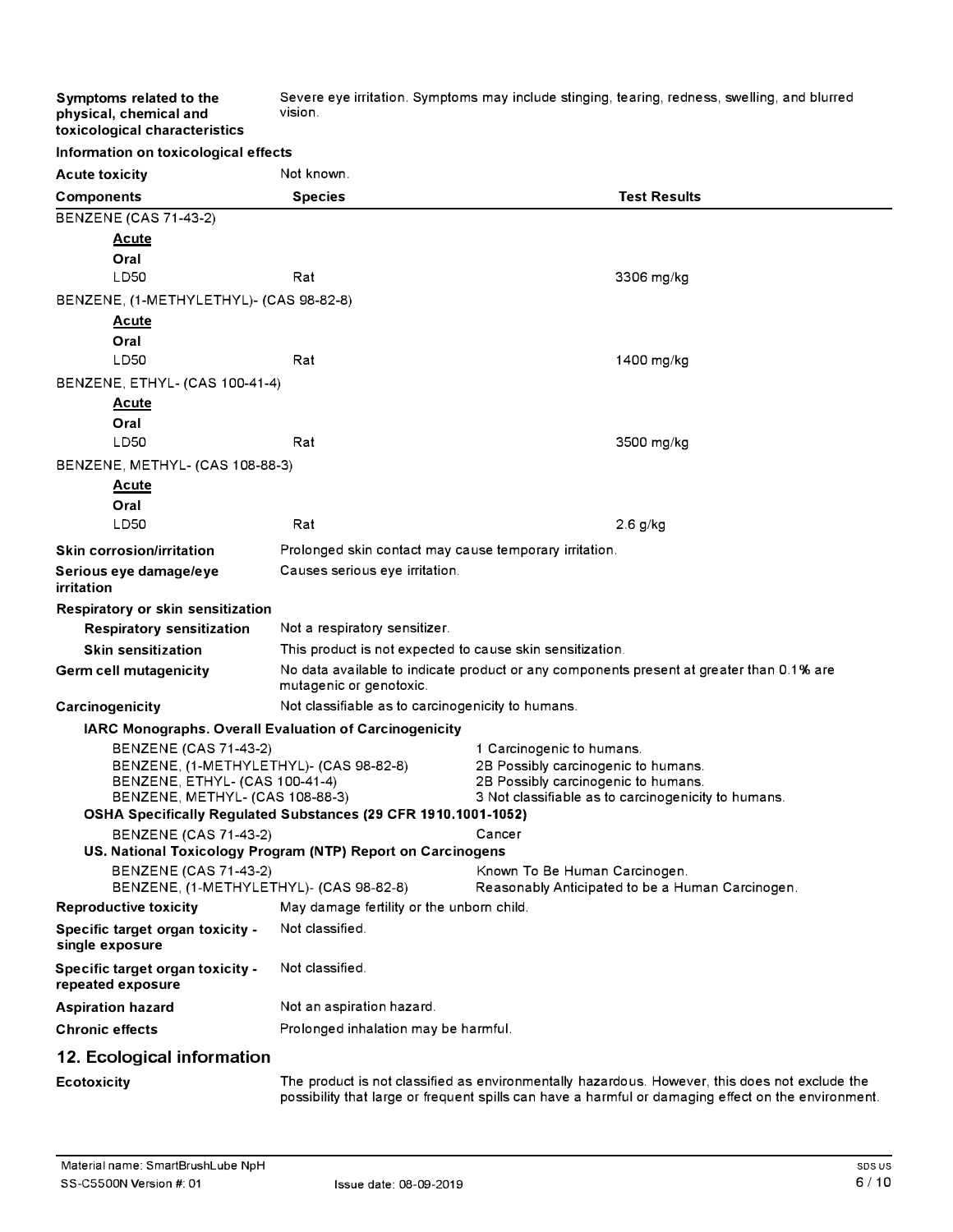| <b>Components</b>                                                                         |                                                                                                                                                                                                                        | <b>Species</b>                                                                                                                                                                                      | <b>Test Results</b>         |
|-------------------------------------------------------------------------------------------|------------------------------------------------------------------------------------------------------------------------------------------------------------------------------------------------------------------------|-----------------------------------------------------------------------------------------------------------------------------------------------------------------------------------------------------|-----------------------------|
| <b>BENZENE (CAS 71-43-2)</b>                                                              |                                                                                                                                                                                                                        |                                                                                                                                                                                                     |                             |
| <b>Aquatic</b>                                                                            |                                                                                                                                                                                                                        |                                                                                                                                                                                                     |                             |
| Crustacea                                                                                 | EC50                                                                                                                                                                                                                   | Water flea (Daphnia magna)                                                                                                                                                                          | 8.76 - 15.6 mg/l, 48 hours  |
| Fish                                                                                      | <b>LC50</b>                                                                                                                                                                                                            | Rainbow trout, donaldson trout<br>(Oncorhynchus mykiss)                                                                                                                                             | 7.2 - 11.7 mg/l, 96 hours   |
| BENZENE, (1-METHYLETHYL)- (CAS 98-82-8)                                                   |                                                                                                                                                                                                                        |                                                                                                                                                                                                     |                             |
| Aquatic                                                                                   |                                                                                                                                                                                                                        |                                                                                                                                                                                                     |                             |
| Crustacea                                                                                 | EC50                                                                                                                                                                                                                   | Brine shrimp (Artemia sp.)                                                                                                                                                                          | 3.55 - 11.29 mg/l, 48 hours |
| Fish                                                                                      | <b>LC50</b>                                                                                                                                                                                                            | Rainbow trout, donaldson trout<br>(Oncorhynchus mykiss)                                                                                                                                             | 2.7 mg/l, 96 hours          |
| BENZENE, ETHYL- (CAS 100-41-4)                                                            |                                                                                                                                                                                                                        |                                                                                                                                                                                                     |                             |
| <b>Aquatic</b>                                                                            |                                                                                                                                                                                                                        |                                                                                                                                                                                                     |                             |
| Crustacea                                                                                 | EC50                                                                                                                                                                                                                   | Water flea (Daphnia magna)                                                                                                                                                                          | 1.37 - 4.4 mg/l, 48 hours   |
| Fish                                                                                      | LC50                                                                                                                                                                                                                   | Fathead minnow (Pimephales promelas) 7.5 - 11 mg/l, 96 hours                                                                                                                                        |                             |
| BENZENE, METHYL- (CAS 108-88-3)                                                           |                                                                                                                                                                                                                        |                                                                                                                                                                                                     |                             |
| <b>Aquatic</b>                                                                            |                                                                                                                                                                                                                        |                                                                                                                                                                                                     |                             |
| Crustacea                                                                                 | EC50                                                                                                                                                                                                                   | Water flea (Daphnia magna)                                                                                                                                                                          | 5.46 - 9.83 mg/l, 48 hours  |
| Fish                                                                                      | <b>LC50</b>                                                                                                                                                                                                            | Coho salmon, silver salmon<br>(Oncorhynchus kisutch)                                                                                                                                                | 8.11 mg/l, 96 hours         |
|                                                                                           |                                                                                                                                                                                                                        | SULFONIC ACIDS, C14-16-ALKANE HYDROXY AND C14-16-ALKENE, SODIUM SALTS (CAS 68439-57-6)                                                                                                              |                             |
| <b>Aquatic</b>                                                                            |                                                                                                                                                                                                                        |                                                                                                                                                                                                     |                             |
| Crustacea                                                                                 | <b>EC50</b>                                                                                                                                                                                                            | Water flea (Ceriodaphnia dubia)                                                                                                                                                                     | 4.14 - 4.95 mg/l, 48 hours  |
| Persistence and degradability                                                             |                                                                                                                                                                                                                        | No data is available on the degradability of any ingredients in the mixture.                                                                                                                        |                             |
| <b>Bioaccumulative potential</b>                                                          |                                                                                                                                                                                                                        |                                                                                                                                                                                                     |                             |
| Partition coefficient n-octanol / water (log Kow)<br><b>BENZENE</b>                       |                                                                                                                                                                                                                        |                                                                                                                                                                                                     |                             |
| BENZENE, (1-METHYLETHYL)-                                                                 |                                                                                                                                                                                                                        | 2.13<br>3.66                                                                                                                                                                                        |                             |
| BENZENE, ETHYL-                                                                           |                                                                                                                                                                                                                        | 3.15                                                                                                                                                                                                |                             |
| BENZENE, METHYL-                                                                          |                                                                                                                                                                                                                        | 2.73                                                                                                                                                                                                |                             |
| Mobility in soil                                                                          | No data available.                                                                                                                                                                                                     |                                                                                                                                                                                                     |                             |
| Other adverse effects                                                                     |                                                                                                                                                                                                                        | No other adverse environmental effects (e.g. ozone depletion, photochemical ozone creation<br>potential, endocrine disruption, global warming potential) are expected from this component.          |                             |
| 13. Disposal considerations                                                               |                                                                                                                                                                                                                        |                                                                                                                                                                                                     |                             |
| <b>Disposal instructions</b>                                                              |                                                                                                                                                                                                                        | Collect and reclaim or dispose in sealed containers at licensed waste disposal site. Dispose of<br>contents/container in accordance with local/regional/national/international regulations.         |                             |
| Local disposal regulations                                                                |                                                                                                                                                                                                                        | Dispose in accordance with all applicable regulations.                                                                                                                                              |                             |
| Hazardous waste code                                                                      | disposal company.                                                                                                                                                                                                      | The waste code should be assigned in discussion between the user, the producer and the waste                                                                                                        |                             |
| Waste from residues / unused<br>products                                                  | Dispose of in accordance with local regulations. Empty containers or liners may retain some<br>product residues. This material and its container must be disposed of in a safe manner (see:<br>Disposal instructions). |                                                                                                                                                                                                     |                             |
| <b>Contaminated packaging</b>                                                             | disposal.                                                                                                                                                                                                              | Since emptied containers may retain product residue, follow label warnings even after container is<br>emptied. Empty containers should be taken to an approved waste handling site for recycling or |                             |
| 14. Transport information                                                                 |                                                                                                                                                                                                                        |                                                                                                                                                                                                     |                             |
| <b>DOT</b>                                                                                |                                                                                                                                                                                                                        |                                                                                                                                                                                                     |                             |
| Not regulated as dangerous goods.                                                         |                                                                                                                                                                                                                        |                                                                                                                                                                                                     |                             |
| Transportation information on packaging may be different from that listed.<br><b>IMDG</b> |                                                                                                                                                                                                                        |                                                                                                                                                                                                     |                             |

| UN number               | UN3082                                                                                                              |
|-------------------------|---------------------------------------------------------------------------------------------------------------------|
| UN proper shipping name | ENVIRONMENTALLY HAZARDOUS SUBSTANCE, LIQUID, N.O.S. (SULFONIC ACIDS,                                                |
|                         | C14-16-ALKANE HYDROXY AND C14-16-ALKENE. SODIUM SALTS. 1-DODECANAMINE.<br>N,N-DIMETHYL-, N-OXIDE), MARINE POLLUTANT |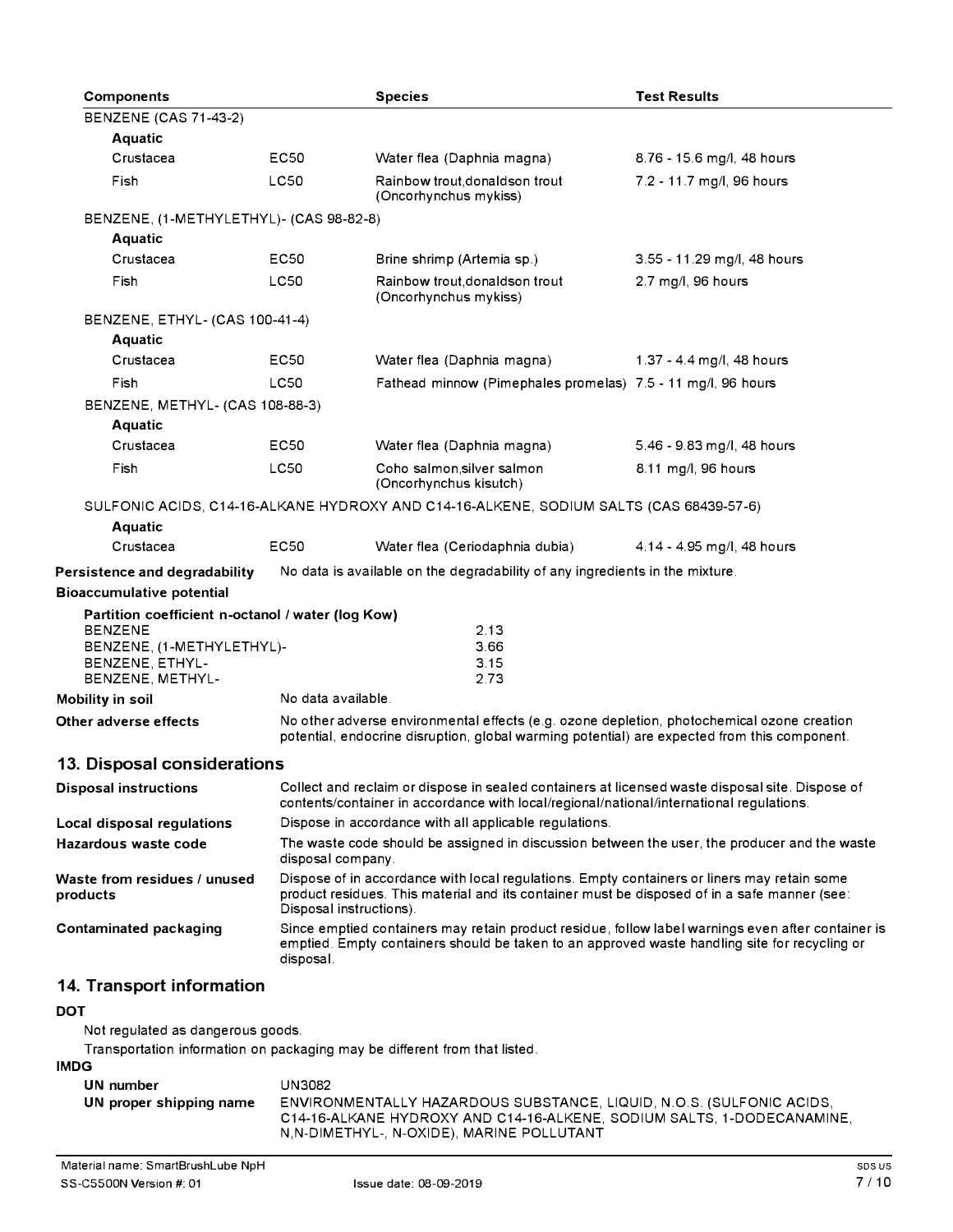| Transport hazard class(es)   |                                                                                                      |
|------------------------------|------------------------------------------------------------------------------------------------------|
| Class                        | 9                                                                                                    |
| Subsidiary risk              | $\blacksquare$                                                                                       |
| Packing group                | Ш                                                                                                    |
| <b>Environmental hazards</b> |                                                                                                      |
| Marine pollutant             | Yes                                                                                                  |
| <b>EmS</b>                   | $F-A. S-F$                                                                                           |
|                              | Special precautions for user Read safety instructions, SDS and emergency procedures before handling. |

**IMDG** 



**Marine pollutant** 



**General information** IMDG Regulated Marine Pollutant.

## **15. Regulatory information**

**US federal regulations** This product is a "Hazardous Chemical" as defined by the OSHA Hazard Communication Standard, 29 CFR 1910.1200.

#### **TSCA Section 12(b) Export Notification (40 CFR 707, Subpt. D)**

Not regulated.

## **CERCLA Hazardous Substance List (40 CFR 302.4)**

| BENZENE (CAS 71-43-2)                         | Listed. |
|-----------------------------------------------|---------|
| BENZENE, (1-METHYLETHYL)- (CAS 98-82-8)       | Listed. |
| <b>BENZENE, ETHYL- (CAS 100-41-4)</b>         | Listed. |
| BENZENE, METHYL- (CAS 108-88-3)               | Listed. |
| <b>\RA 304 Emergency release notification</b> |         |

# **SARA 304 Emergency release notification**

Not regulated.

**OSHA Specifically Regulated Substances (29 CFR 1910.1001-1052)** 

BENZENE (CAS 71-43-2) Cancer

Central nervous system Blood Aspiration Skin Eye respiratory tract irritation Flammability

**Superfund Amendments and Reauthorization Act of 1986 (SARA)** 

**SARA 302 Extremely hazardous substance** 

Not listed.

**SARA 311/312 Hazardous** Yes **chemical**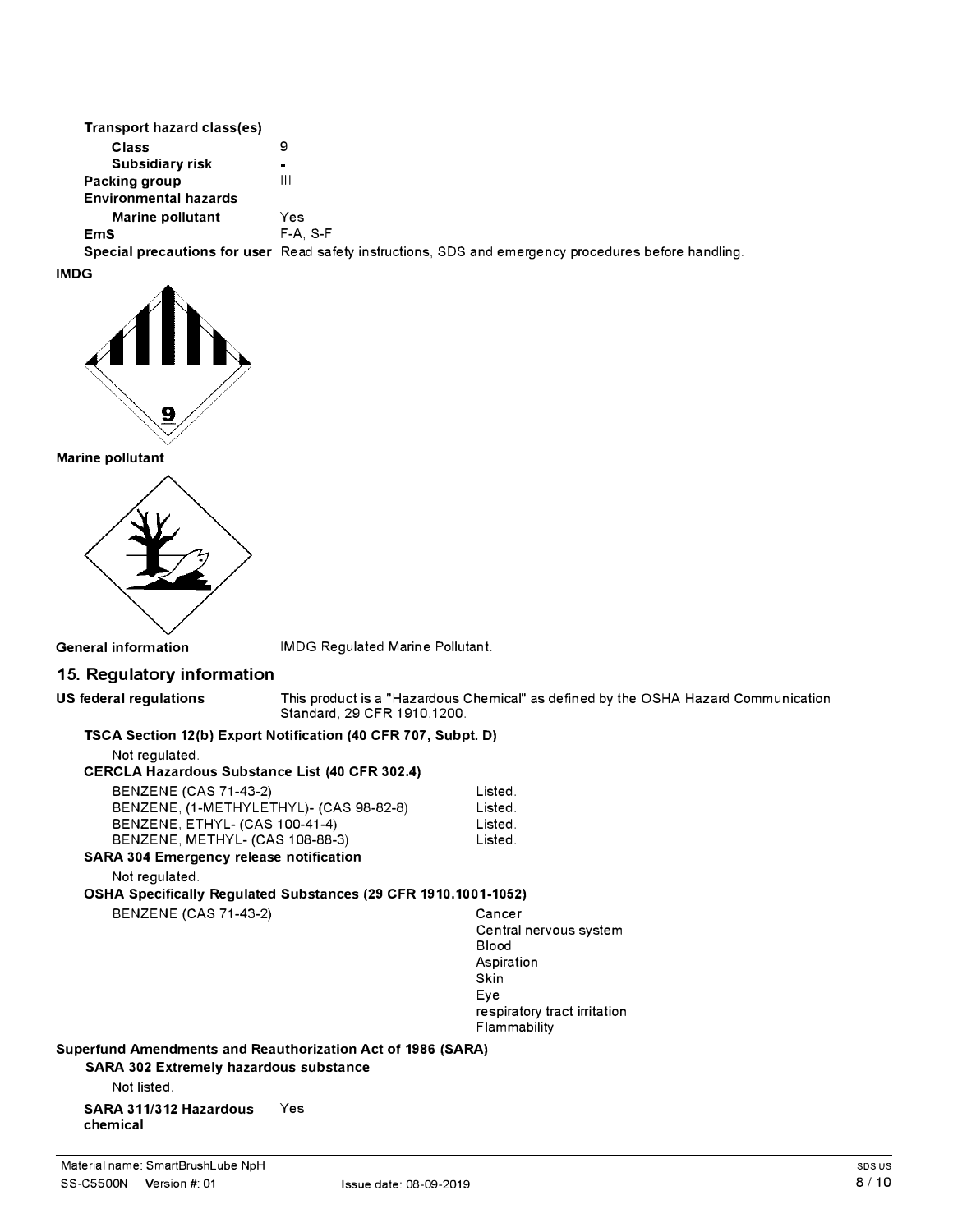**Classified hazard categories SARA 313 (TRI reporting)**  Not regulated. **Other federal regulations**  Serious eye damage or eye irritation Reproductive toxicity **Clean Air Act (CAA) Section 112 Hazardous Air Pollutants (HAPs) List**  BENZENE (CAS 71-43-2) BENZENE, (1-METHYLETHYL)- (CAS 98-82-8) BENZENE, ETHYL- (CAS 100-41-4) BENZENE, METHYL- (CAS 108-88-3) **Clean Air Act (CAA) Section 112(r) Accidental Release Prevention (40 CFR 68.130)**  Not regulated. **Safe Drinking Water Act (SDWA)**  Not regulated. **Drug Enforcement Administration (DEA). List 2, Essential Chemicals (21 CFR 1310.02(b) and 1310.04(f)(2) and Chemical Code Number**  BENZENE, METHYL- (CAS 108-88-3) 6594 **Drug Enforcement Administration (DEA). List 1 & 2 Exempt Chemical Mixtures (21 CFR 1310.12(c))**  BENZENE, METHYL- (CAS 108-88-3) 35 %WV **DEA Exempt Chemical Mixtures Code Number**  BENZENE, METHYL- (CAS 108-88-3) 594 **US state regulations California Proposition 65 WARNING:** This product can expose you to chemicals including BENZENE, which is known to the State of California to cause cancer and birth defects or other reproductive harm. For more information go to www.P65Warnings.ca.gov. **California Proposition 65 - CRT: Listed date/Carcinogenic substance**  BENZENE (CAS 71-43-2) Listed: February 27, 1987 BENZENE, (1-METHYLETHYL)- (CAS 98-82-8) Listed: April 6, 2010 BENZENE, ETHYL- (CAS 100-41-4) Listed: June 11, 2004 **California Proposition 65 - CRT: Listed date/Developmental toxin**  BENZENE (CAS 71-43-2) Listed: December 26, 1997 BENZENE, METHYL- (CAS 108-88-3) Listed: January 1, 1991 **California Proposition 65 - CRT: Listed date/Male reproductive toxin**  BENZENE (CAS 71-43-2) Listed: December 26, 1997 **US. California. Candidate Chemicals List. Safer Consumer Products Regulations (Cal. Code Regs, tit. 22, 69502.3, subd. (a))**  BENZENE (CAS 71-43-2) BENZENE, (1-METHYLETHYL)- (CAS 98-82-8) BENZENE, ETHYL- (CAS 100-41-4) BENZENE, METHYL- (CAS 108-88-3) **International Inventories Country(s) or region**  Australia Canada Canada China Europe Europe Japan Korea New Zealand Philippines Taiwan **Inventory name**  Australian Inventory of Chemical Substances (AICS) Domestic Substances List (DSL) Non-Domestic Substances List (NDSL) Inventory of Existing Chemical Substances in China (IECSC) European Inventory of Existing Commercial Chemical Substances (EINECS) European List of Notified Chemical Substances (ELINCS) Inventory of Existing and New Chemical Substances (ENCS) Existing Chemicals List (ECL) New Zealand Inventory Philippine Inventory of Chemicals and Chemical Substances (PICCS) Taiwan Toxic Chemical Substances (TCS) **On inventory (yes/no)\***  Yes Yes No Yes Yes No No Yes Yes Yes Yes